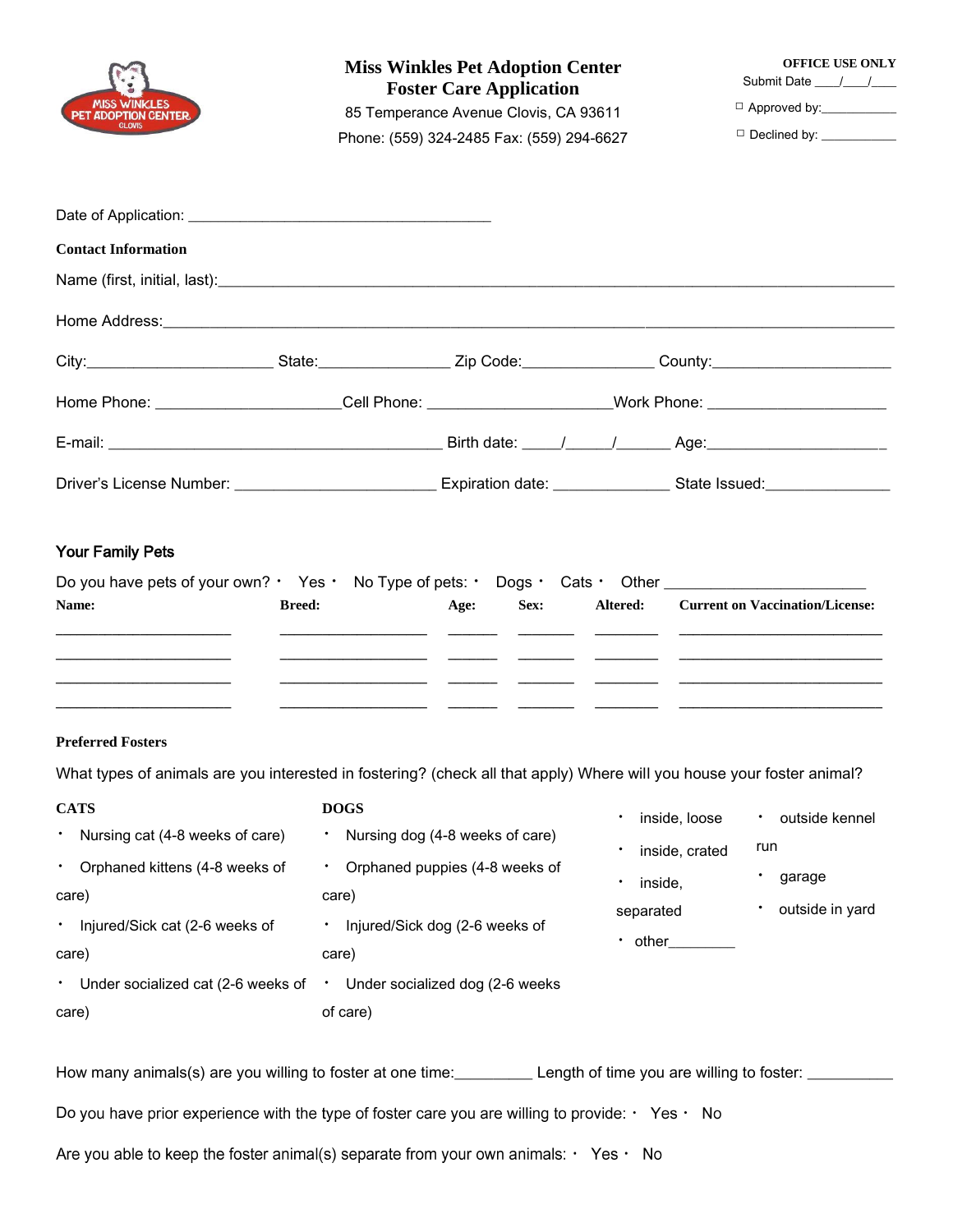| Are you willing to bring the foster animal(s) into the shelter for periodic checkups and regular vaccinations: $\cdot$ Yes $\cdot$ No |
|---------------------------------------------------------------------------------------------------------------------------------------|
| Are you willing to administer medications should the foster animal(s) require them: $\cdot$ Yes $\cdot$ No                            |
| Are you willing to be listed as an "emergency" foster home in case an animal should come to the shelter unexpectedly and              |
| need to be placed in a foster home immediately: $\cdot$ Yes $\cdot$ No                                                                |
| Are you willing to work with your foster animal(s) in areas such as obedience and house training: $\cdot$ Yes $\cdot$ No              |
| How did you hear about our Foster Care Program?                                                                                       |

## **References**

List the names, relationship and telephone numbers of two people that are not related to you. Where possible, please list individuals who are knowledgeable about your care of animals, such as a veterinarian, trainer, groomer or other dog care professionals.

| Name:<br><u> 1989 - Johann Barbara, martxa al III-lea (h. 1989).</u> | Relationship:<br><u> 1989 - Johann Barbara, martin amerikan basar dan berasal dalam basa dalam basar dalam basar dalam basa dalam</u> | <b>Phone Number:</b>                                                                                                                  |
|----------------------------------------------------------------------|---------------------------------------------------------------------------------------------------------------------------------------|---------------------------------------------------------------------------------------------------------------------------------------|
|                                                                      |                                                                                                                                       |                                                                                                                                       |
| <b>Employment Information</b>                                        |                                                                                                                                       |                                                                                                                                       |
| Employed · Yes · No                                                  |                                                                                                                                       | • Work from home • Work outside the home                                                                                              |
|                                                                      |                                                                                                                                       | • Full-Time • Part-Time / Number of hours worked during the day: __________ Work Schedule: _______________                            |
|                                                                      |                                                                                                                                       | Average number of hours during the day that the foster animal(s) will be unattended: _________________________                        |
| <b>Your Living Environment</b>                                       |                                                                                                                                       |                                                                                                                                       |
|                                                                      |                                                                                                                                       |                                                                                                                                       |
|                                                                      |                                                                                                                                       | Residence Type: · House · Condominium · Apartment · Mobile Home · Dormitory · Other:                                                  |
|                                                                      |                                                                                                                                       |                                                                                                                                       |
|                                                                      |                                                                                                                                       |                                                                                                                                       |
|                                                                      | Size of Yard: $\cdot$ Small $\cdot$ Medium $\cdot$ Large Is your yard fully fenced: $\cdot$ Yes $\cdot$ No                            |                                                                                                                                       |
|                                                                      |                                                                                                                                       | Type of fence: ・ Wooden ・ Chain-link ・ Other_________________________Height of fence: ________________________                        |
|                                                                      |                                                                                                                                       | If yard is not fenced, how do you plan on containing the foster animal(s) when outside: $\cdot$ Leash $\cdot$ Tethered $\cdot$ Kennel |
| <b>Your Family</b>                                                   |                                                                                                                                       |                                                                                                                                       |
|                                                                      | Who do you live with: $\cdot$ Spouse $\cdot$ Parents $\cdot$ Children $\cdot$ Significant Other $\cdot$ Roommates $\cdot$ Alone       |                                                                                                                                       |